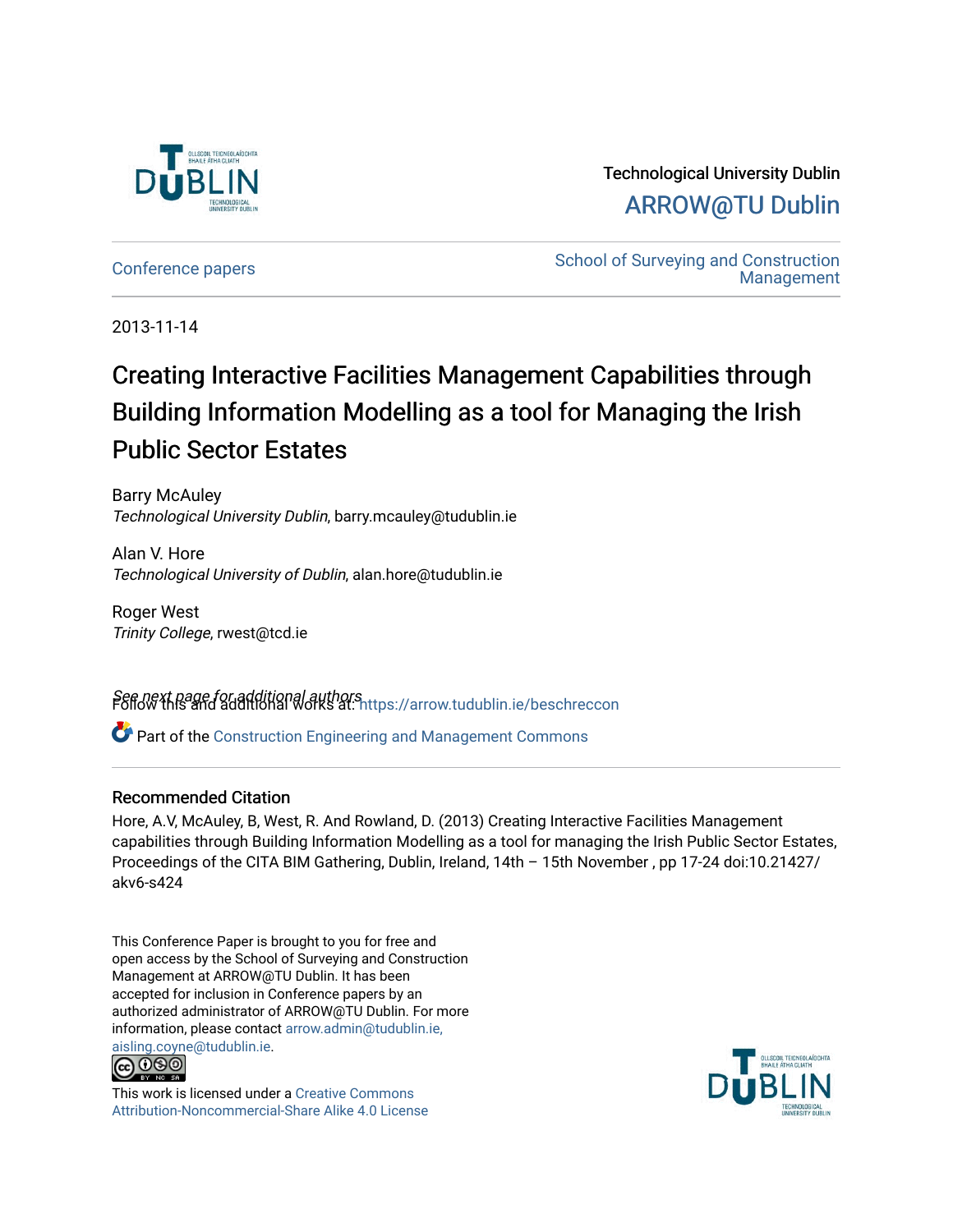## Authors

Barry McAuley, Alan V. Hore, Roger West, and Deborah Rowland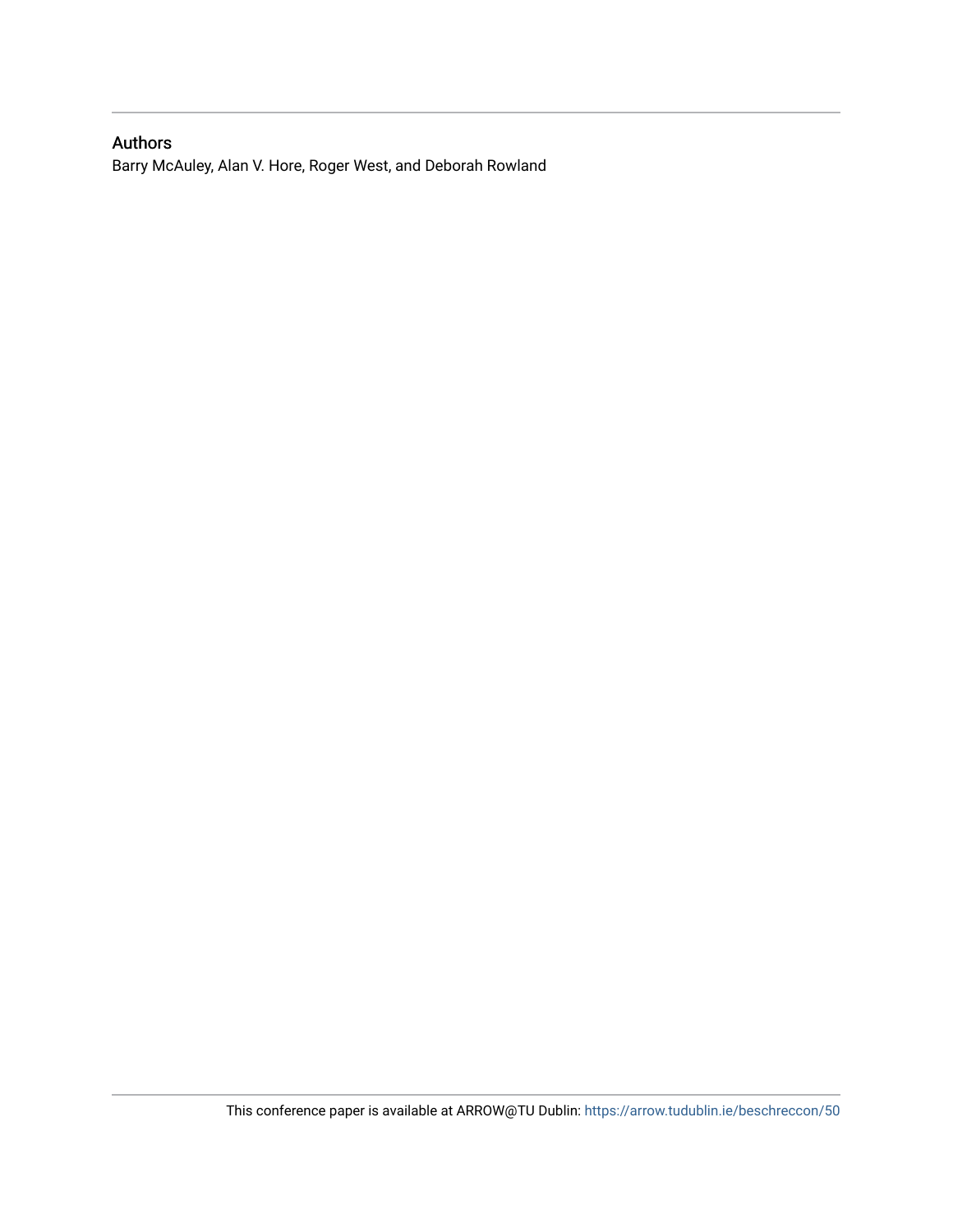## Creating Interactive Facilities Management Capabilities through Building Information Modelling as a tool for Managing the Irish Public Sector Estates

**<sup>1</sup>Dr. Alan Hore, <sup>2</sup>Barry McAuley, <sup>3</sup> Prof. Roger P. West and <sup>4</sup>Deborah Rowland**

*1 & 2School of Real Estate and Economics, Dublin Institute of Technology, Bolton street, Dublin 1, Ireland* 

*<sup>3</sup>Department of Civil, Structural and Environmental Engineering, Trinity College, College Green, Dublin 2, Ireland*

*<sup>4</sup>Department of Facilities Management, Government Property Unit, UK Cabinet Office, London*

E-mail:  $\frac{1 \text{alan.hore@dit} \cdot \text{le}}{2}$  $^{2}$ [barrymcauley@gmail.com](mailto:2barrymcauley@gmail.com) [rwest@tcd.ie](mailto:rwest@tcd.ie)  $\rm ^4$ [Deborah.Rowland@cabinet-office.gsi.gov.uk](mailto:Deborah.Rowland@cabinet-office.gsi.gov.uk)

**Abstract ̶ The Irish Government manages estates that are faced with increased pressure on their greenhouse gas emissions, as well as, poorly managed assets that leave it increasingly difficult for an effective Facilities Management (FM) process to be operated. The FM processes represents the most costly stage in the life-cycle of a building and must now take priority in the design process, as the operating and maintenance costs can be up to five times the capital costs, with the business operating costs reaching up to two hundred times the capital costs over the life of the building. In order for Ireland to realise a smarter and better equipped public estate that can respond to increased staffing demands, it is critical that a new dimension of FM be explored through Building Information Modelling (BIM). BIM could benefit decision-making in FM task by task and can be used as an FM tool specifically in relation to public estates to integrate "digital descriptions" of a built asset. BIM can increase performance, utilisation and financial information in the maintenance phase, as all the design and built asset information is still present in a single BIM model. The data collation methodology adopted by the authors in this paper included the use of a questionnaire survey that was designed and distributed in collaboration with the Irish Facilities Property Management sector. In addition the UK Government's BIM and Soft Landings Policy will be investigated together with its applicability in the Irish AEC / FM sector. The research findings will strongly advocate that BIM can ensure a unique FM approach which can reduce life cycle costs and provide the Irish Government with a more enhanced estate.**

*Keywords* **̶**Building Information Modelling, Facilities Management, Public Works, Government Soft Landings Policy, UK BIM Strategy

#### I INTRODUCTION

The Irish Construction sector as indicated by Keane faces its seventh year of decline due to a lack of demand and remains very much in contraction [1]. Public expenditure will also continue to be restrained and is likely to remain subdued for some time as the Government strives to reduce the general government deficit to less than 3% of GDP by 2015 [2] . Despite these threatening times there has been

hope provided through the Government's plans for an additional  $E2.25$  billion investment in job-rich public infrastructure projects in Ireland. The projects included in this package will be delivered through Public Private Partnerships (PPP) securing value for money for the Exchequer while delivering private sector innovation and commercial and management expertise to the benefit of the State. PPPs allow the spread of the cost of financing infrastructure over the lifetime of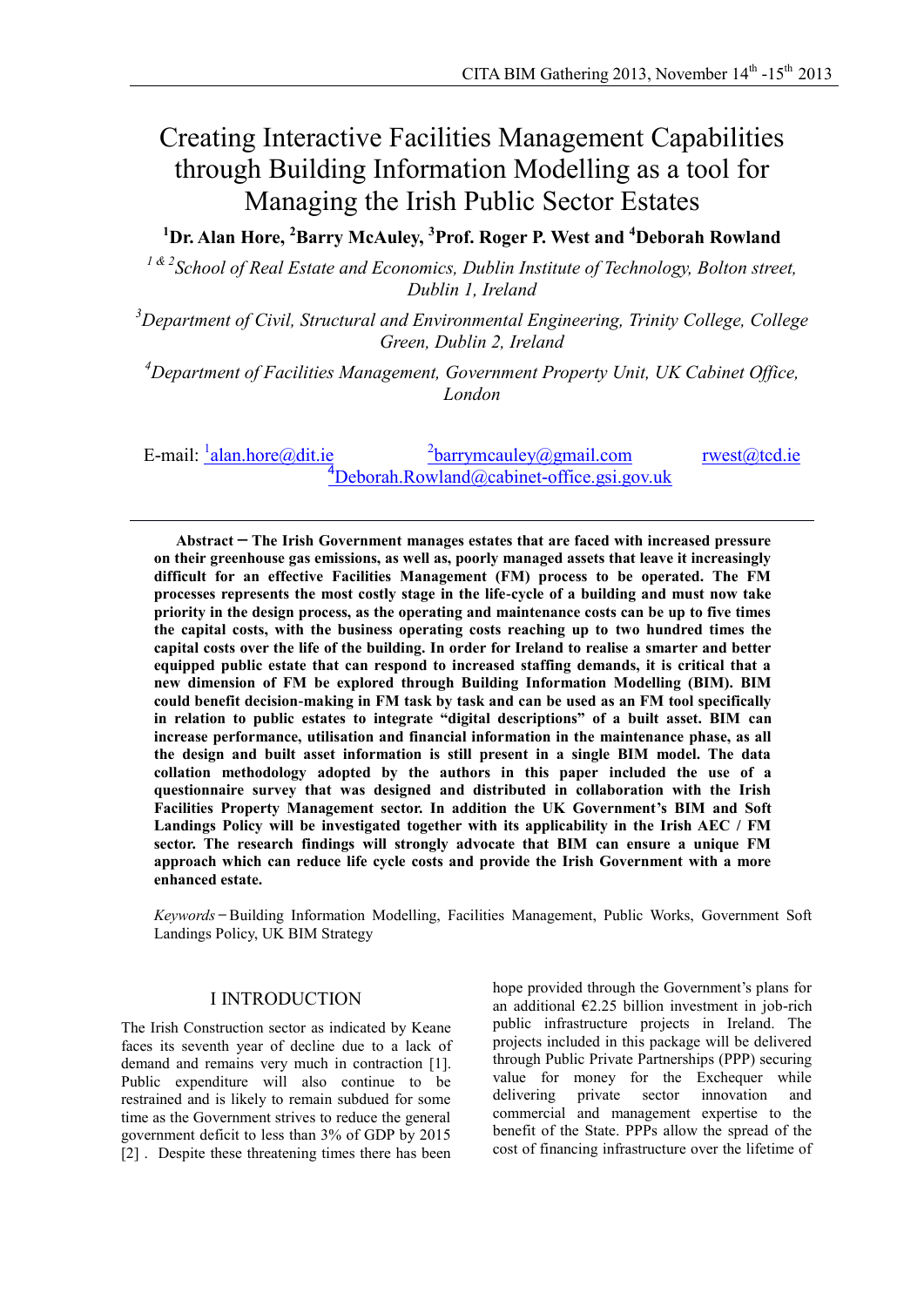the asset which means a number of projects can be developed simultaneously as the capital costs can be spread over the longer term. They also allow the allocation of risk as outlined by Howlin to the party that can manage it best and at least cost [3]. This stimulus package offers the opportunity for the Irish public sector to ensure that it builds assets that will ensure the long term productivity needs for its people long into the future. The Irish Government have implemented a number of frameworks in tandem with this stimulus package, so as to bring Ireland's public sector in line with a number of proposed reforms that include the Capital Works Management Framework (CWMF) [4] and Public Service Reform Plan (PSRP) [5]. The Irish Government's National Energy Efficiency Action Plan (NEEAP) for the period 2007 – 2020 is also designed to steer Ireland towards a new and sustainable energy future; one that helps increase security of supply, makes energy more affordable, improves national competitiveness and reduces GHG emissions [6]. Though it is acknowledged by West et al. that these frameworks and reforms are a step in the right direction there are no key criteria detailed, in either plan, in regards to future and current Facilities Management (FM) regulation and procedures, so as to ensure that public sector estates are being maximised to their potential [7].

This purpose of this paper is to suggest a more robust methodology that can be used within the Irish public sector in conjunction with the recently announced stimulus package and outlined frameworks. This involves the use of Building Information Modelling (BIM) technologies to support the FM process, to ensure a more enhanced and intelligent Irish public estate.

#### II Literature Review

The authors conducted a literature review of journal papers, professional publications and research articles in regards to the application of BIM as a tool for managing public sector estates. The literature review focused on the three main areas detailed below in order to establish the benefits of using BIM on public sector estates in Ireland:

- The need for change to ensure a more efficient Irish Public Sector Estate
- A move towards a more efficient and intelligent Public Sector Estate.
- Learning from the UK BIM Policy and GSL Policies

## *a) The Need for Change to Ensure a More Efficient Irish Public Sector Estate*

The NEEAP outlines how the Government has committed to achieving by 2020 a 20% reduction in energy demand across the whole of the economy through energy efficiency measures. Recognising that Government must lead by example, the public sector has been challenged to achieve a 33% reduction in public sector energy usage over the same period [6]. Nobody can escape from the challenges faced as a country to restore the public finances to a sustainable footing as explained by Wyatt. This statement is further elaborated on by the author explaining that Ireland needs a public service that can lead our economic recovery and meet the needs of people in the years ahead [8]. It is now incumbent that the Government find a means to engage the public sector in a positive manner to deliver real reform of the service. This is important to ensure the on-going quality of services but also to provide a means to positively engage with the public sector workforce and ensure they remain committed, motivated and focused on service delivery [9]. To achieve this it is imperative as stated by Teicholz that the public sector has an enhanced physical environment to operate from. The physical environment can either enhance or impede worker productivity, therefore contributing to its bottom line profits [10]. Despite the limited research available as stated by Scully et al. on the position BIM holds in the construction industry in Ireland, there appears to be a consistency of views. BIM holds the potential of:

- 1. Better pre-construction coordination;
- 2. Reduced conflicts during construction;
- 3. Improves visualization;
- 4. Increases of coordination of construction documentation. [11]

If the Irish Government is to reach the figures made in recent reports then it is imperative that it begins to explore a more advantageous process of commissioning and maintaining public assets. The authors advocate that a more dynamic approach to FM could be achieved through the utilisation of BIM technologies and a partnering soft landing approch, in which could bring about a more efficient management of building stock.

#### b) *A move towards a more efficient and intelligent Public Sector Estate.*

Tracking and managing facilities effectively are difficult owing to the various facilities as claimed by Su et al. Real time maintenance management may be necessary and helpful to control and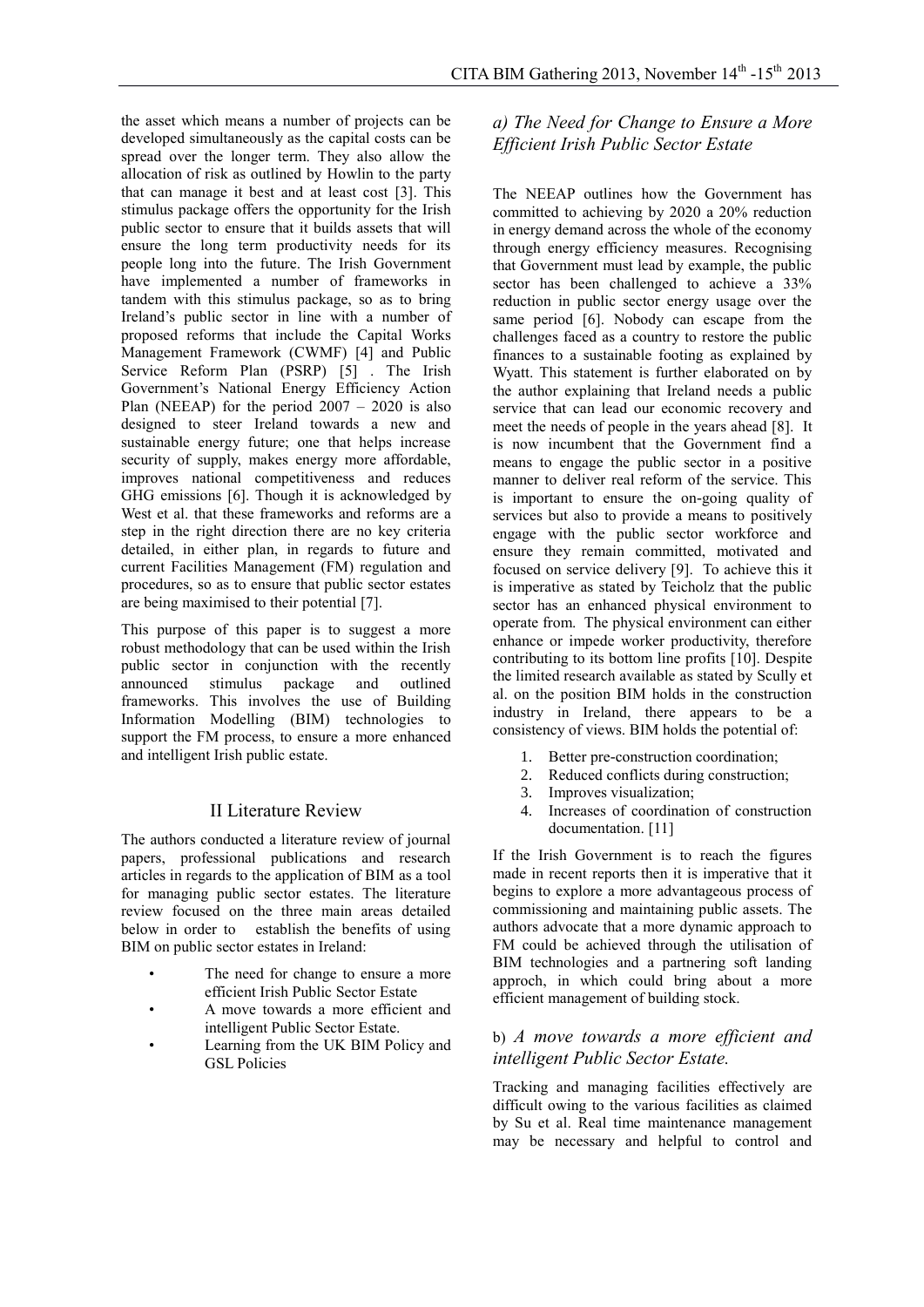manage effectively the maintenance working the building facilities [12]. This has resulted in the FM process as outlined by Shen et al. having seen a rapid advancement of information and communication technologies, particularly Internet and Web-based technologies during the past 15 years. [13] The effective maintenance and management of buildings could significantly reduce the \$15.8B annual costs associated with inadequate interoperability, as reported by a NIST study [14]. Though a number of software tools exist in the Irish FM sector at present e.g. CAFM, CAD, CMMS, IWMS, etc., there is no FM software powerful enough to provide a complete FM package for the public sector [7].

This complete FM package can come through BIM and FM integration. BIM as described by Hijazi and Aziz allows for progressive collection of building data and could play a key role in streamlining the data collection process. BIM has the potential to be used as a platform to research and publish information by engaging a variety of stakeholders due to its user-friendly 3D visualisation [15]. BIM technologies as outlined by Sabol offers Facility Managers and building owners a powerful means to retrieve information from a visually accurate, virtual model of a physical facility [16]. The figure below as detailed by Teicholz shows some of the common benefits of FM and BIM integration



Fig 1Summary of the main benefits that can be achieved from BIM FM integration [17].

Arayici et al. further details through referencing a number of documented case studies the perceived benefits to be realized through the use of BIM in FM:

- Accurate geometrical representation of the parts of the building.
- Faster and more effective information sharing.
- More predictable environmental performance and life cycle costing.
- Better production quality  $-$  documentation output is flexible and exploits automation.
- Ensuring that procurement decisions are made on the basis of whole-life costs, cultural fit and not solely short term financial criteria,
- Ensuring that purchasing will be coordinated between departments where possible.

The same authors warn that there is still a lack of clear evidence on whether and how BIM could benefit decision-making in FM task by task[18]. Sabol outlines further barriers that include current BIM software not being useful to a broad portion of facility workers, the BIM model being overloaded with information and maintaining the currency of BIM files over time will be an issue for consideration. Sabol further warns that the best way forward may be the use of multiple applications with specific targeted capabilities for developing and utilising BIM data. [16]. There are a number of existing schemas in circulation for extracting data from the BIM model, with the Construction-Operation Building Information Exchange (COBie) schema proving to be the most popular. COBie provides an open framework for the exchange and delivery of construction handover information. The COBie is being used by the UK as the standard method to capture and record project handover data. However, if BIM and COBie are adopted as detailed by McCormack et al., we need to not only streamline the flow of information between programmes, we need to address the interface for facility services crews, so they too can leverage these new datasets [19]. There are a number of vendors in the process of integrating COBie and CMMS systems, which is an on-going process. Other packages in which export facilities data from the model include FM: Systems, Archi FM, Bentley Facilities, Onuma System, EcoDomas and Graphic systems. These are sets of FM software packages which integrate with the model and allow advanced options in space management, strategic planning, asset management, etc.

The use of BIM for FM has seen a rise within recent pilot projects that include Sydney Opera House, Texas A&M Health Centre, University of Chicago Administration Building Renovation, Cookham Wood, etc. The tools as detailed above are radically more sophisticated than what is in place in the Irish public sector and can offer the opportunity to realise a more intelligent estate. McAuley et al. believe that in order for the Irish Government to successfully guarantee a more reliable method of cost certainty and greater value, that the Irish Government move towards the mandatory use of BIM on public works projects by following a similar methodology to that adopted in the UK [19].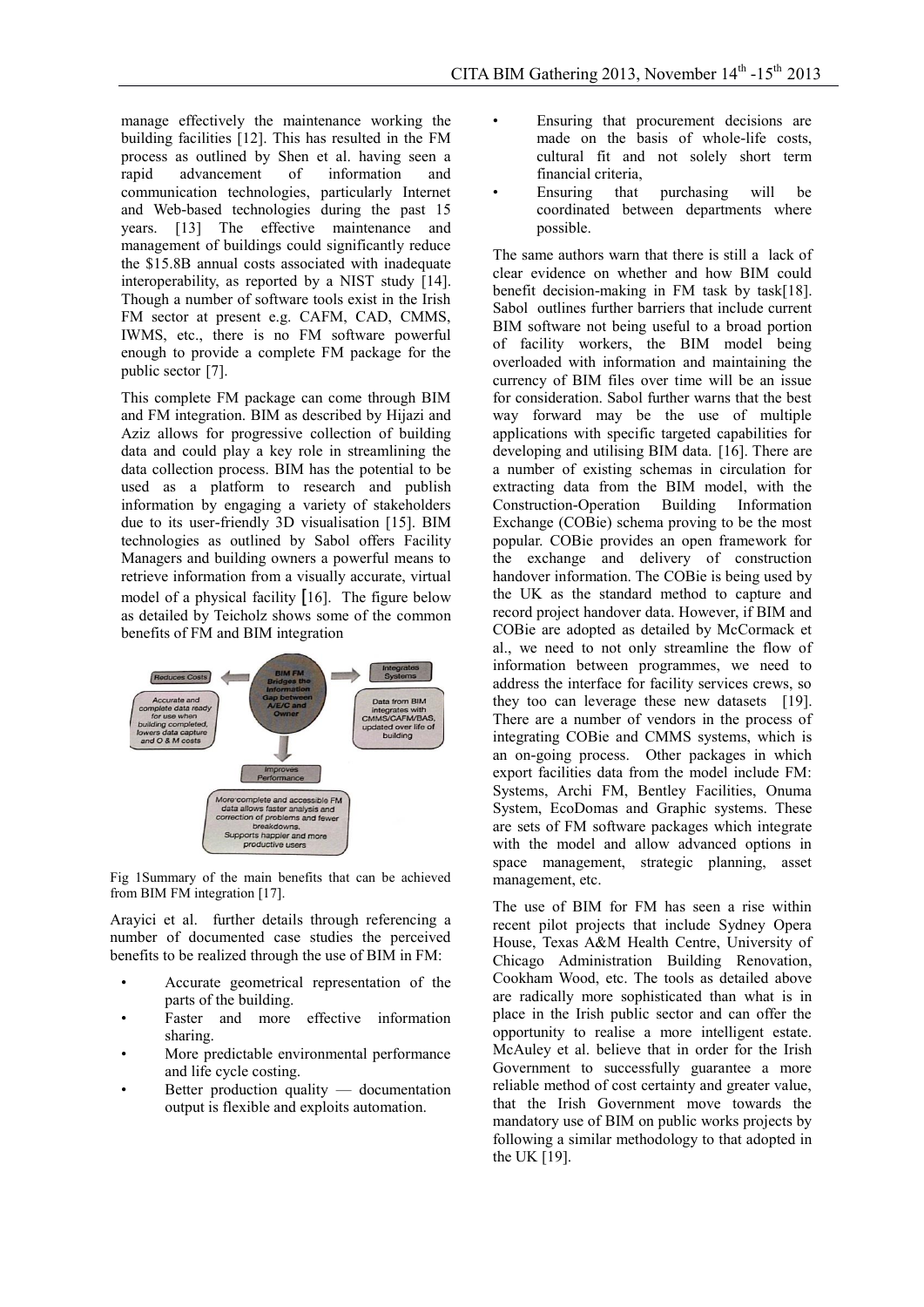#### *C) Learning from the UK BIM Policy*

There is a plan for a phased five-year development within the UK where public works projects will be required to use BIM techniques from 2016. This plan was devised around a hypothesis which defined a scenario in which the Government client would have an estate that was smarter and better equipped to face a low carbon economy, with associated reductions in delivery and carbon emissions. The UK have also redesigned their RIBA stages of work to be focused around BIM activities at each work stage, where key data drop points are identified within the overall project process. The aim is to assist design and construction teams in using BIM to provide a more efficient, intelligent and cost effective design process and to offer enhanced services to clients, particularly in relation to the whole life value of buildings [20]. It is expected as outlined by Kuma from all the information available at the moment, that it would appear that the minimum expectations for all stakeholders participating in public sector projects are:

- 1. COBie UK 2012 Data set;
- 2. Level 2 BIM Models;
- 3. 2D PDFs of the drawings. [21]

Figure 2 below shows the road map to be adopted by the UK in the development of level 2 BIM and the GSL policy. This road map details the maturity level expected from the initial Ministry of Justice pilot project up to 2015, where all Government Departments will be implementing 100% Level 2 BIM leading to a digital Britain in 2016. This includes over a four year period the development and piloting of subsequent COBie drops, development of Government Soft Landings (GSL) objectives, automating BIM data to FM, etc. [22].



Figure 2 UK Road Map.

A large part of this road map is to enhance FM practices within the public sector. Tancred explains that BIM might have emerged from the construction of the built environment sector, but it must not be ignored by the FM industry [23]. This is further enforced by Rowlands in that there are many benefits that BIM can bring FM by aligning the construction and design to the operational use of the asset. This is a real opportunity to make a difference to the way projects are managed in working collaboratively with the construction and design industry [24]. One of the current frameworks now in place to capitalise on this opportunity, as further detailed by Rowlands is the GSL approach, which provides a process to ensure BIM is embedded and adopted into future developments in a way that supports facilities managers and will be mandated in 2016 alongside BIM level 2. The purpose is to create the following objectives:

- GSL will be a key element of the design and construction process, maintaining the 'golden thread' of the building purpose, through to delivery and operation.
- Early engagement of the end user and inclusion of a GSL champion on project teams during the design/construction process.
- Combined with BIM it will provide a fully populated asset data set to feed into CAFM systems and modelling will enable planning modifications. This data will need to be maintained throughout the building life cycle.
- Post Occupancy Evaluation will be used as a collaborative tool to measure and optimise asset performance and embed lessons learnt. [21].

In a recent workshop held by the Construction IT Alliance (CITA) titled "Integrating Construction Technologies and Process" keynote speaker Deborah Rowlands examined GSL in more detail. She explained that through wrapping GSL around BIM one ends up with a better business model with clear outcomes, engaging the client and Facilities Manager early on, to map out improved functionality of the building before construction commences. The value proposition detailed in Figure 3 represents the value that can be harnessed by truly understanding where the majority of life cycle costs come from and in making decisions early on in the design process that can help reduce these costs, therefore resulting in an enhanced business outcome[21].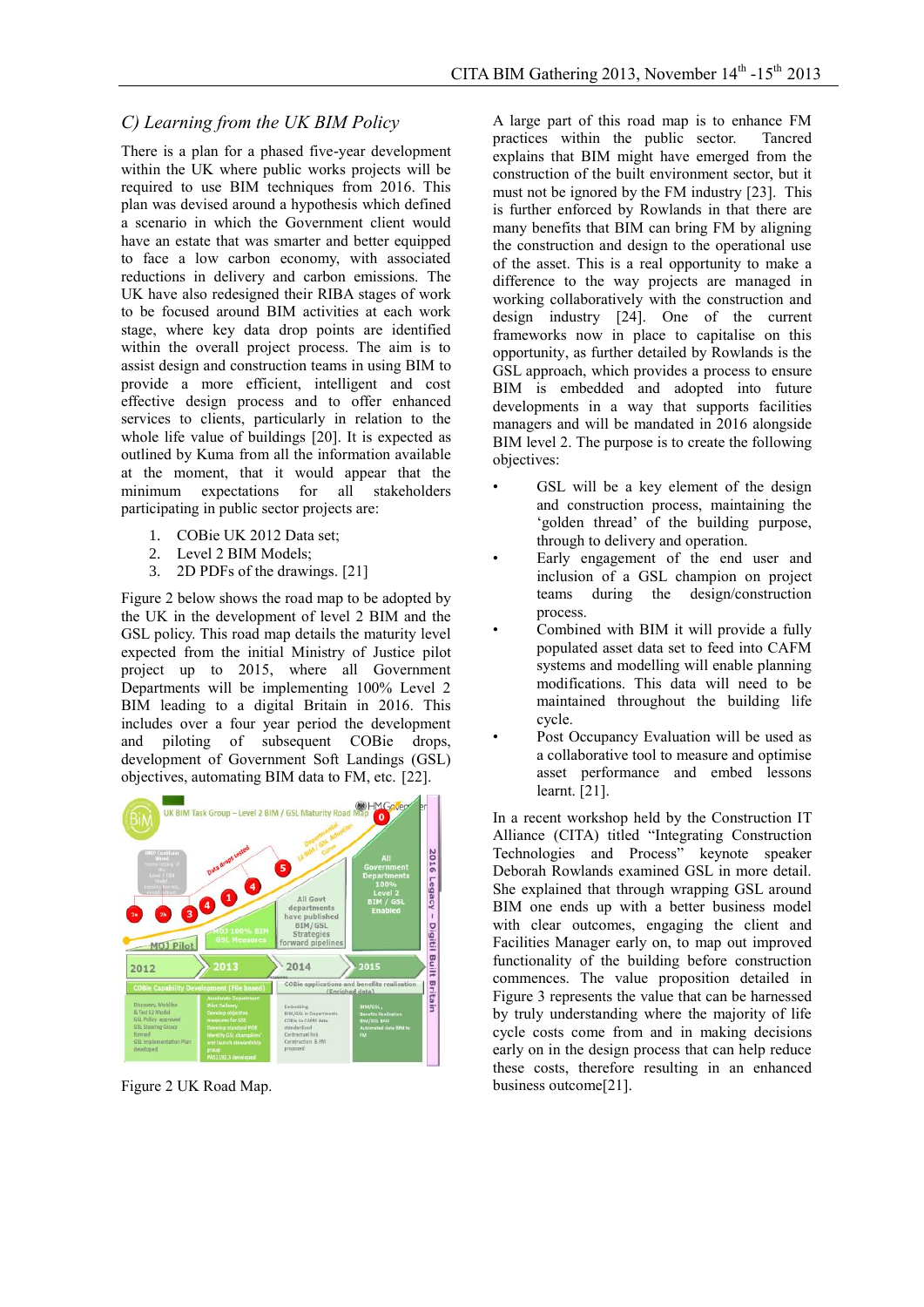

Fig 3 BIM Value Proposition.

By integrating GSL and BIM the following opportunities can be realised:

- Collaborative working through construction, design & FM throughout the project lifecycle.
- Operational input and challenge to construction and design to ensure that operational costs are maintained and impact to change assessed.
- BIM provides a fully populated asset data set into CAFM systems and therefore reduces time wasted in obtaining and populating asset information.
- 3D modelling to assist with on-going planning modifications to building use and impact on asset lifecycle. [22].

GSL will be measured through the following key areas from the early stage of design into post occupancy, as they pass through the whole BIM process. These measured outcomes as detailed in Figure 4 will be fed back, which will assist in constant review. These measures are as follows:

- Environmental: The measurement of energy usage pre and post occupancy.
- Financial Management: The Operational expenditure.
- $FM$  and Commissioning, Training  $\&$ Handover: Establishing a process and making sure the right people are brought on at the right time.
- Functionality and Effectiveness: What was achieved at the end of it the whole process and for what purpose. [21].

## **GSL Powered by BIM**



#### Fig 4 GSL Powered by BIM

In the same workshop there was a series of round table discussions where it was discussed where Ireland currently are in respect to BIM adoption by Government, key stakeholders, education, industry and individual professions. There was a resounding agreement that the Irish Government should follow the UK Government's decision in mandating the use of BIM on public sector projects. The legal mandating of BIM can be a driver to make the industry more technically aware and could provide the tools for Irish Construction firms to compete in International markets [22]. Despite the obvious benefits that the implementation of BIM and the GSL would bring in re-engineering the FM sector in Ireland, there is at present no current sign of the Irish Government embracing either. The reality is that this is highly unlikely, as the GCCC contracts would have to provide BIM procedures or an execution plan template, as part of the CWMF guidelines, which at present seems unlikely due to low prices been already achieved [25]. The Irish construction industry as stated by Hore et al. appears unaware or disinterested, lagging far behind in the adoption of these technologies and working procedures. This puts our industry at serious risk of becoming irrelevant in the global market, particularly at this crucial time when we need to export services and expertise [26].

#### III Methodology

The authors primary data collation methodology involved an extensive survey that was designed and distributed in collaboration with the Irish Property and Facility Management Association (IPFMA), in order to gauge the level of support for the introduction of BIM to assist in managing the public sector estate. An online questionnaire was created with 15 questions, which was originally piloted by its Board of Directors. The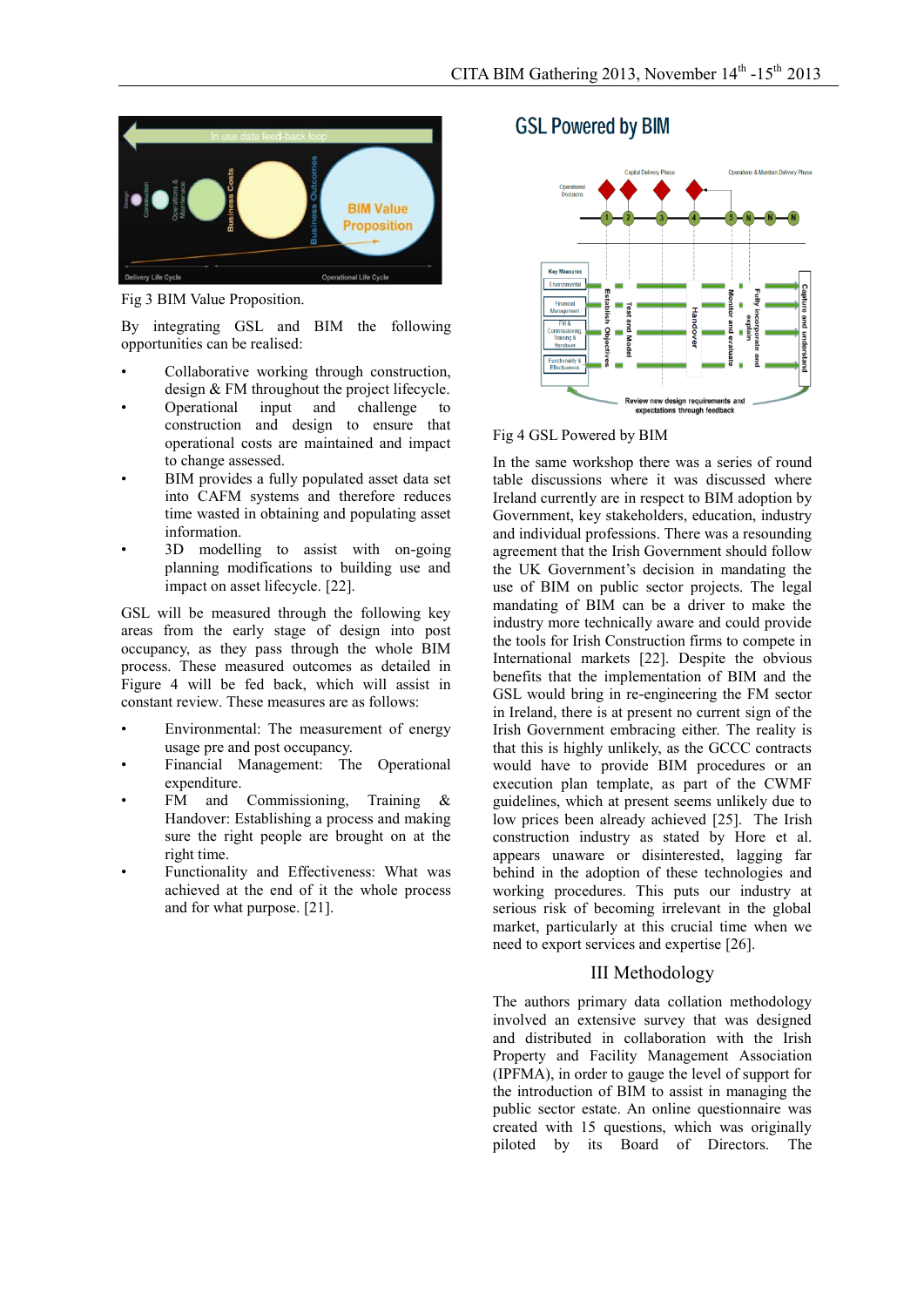questionnaire was broken into the following three sections

- **Early FM involvement:**The purpose of this part of the survey was to ascertain the opinion of the resondents with respect to the early involvement of the Facility Manager in the design and construction process.
- **FM and Information Communication Technology (ICT) working together**:The purpose of this section is to ascertain the current position of the respondents in regard to the importance of ICT and in particular, as a future tool to support FM services not just at the handover stage but throughout the entire project lifecycle,
- **ICT as a FM tool in managing the Government's state facilities**: The purpose of this section was is to explore current views in respect to the Facilities Manager and ICT / BIM helping to better manage both newly and existing public sector facilities and structures.

After a number of changes were incorporated, it was then distributed to the IPFMA member database, as well as posting the survey link to a number of Irish FM and BIM working group webpages. This generated a total of 38 company responses from a mix of small to large enterprises. The responses to the survey will complement the papers research aim as it provides a snapshot of the current Irish FM sector and the technologies that are now commonly in place within the private and public sector. This will provide the platform for the authors' recommendation of advancing the Irish public sector estate through the implementation of BIM.

#### IV Irish Property and Facilities Management Association BIM Survey

The first part of the survey was to ascertain the company respondent's opinion with respect to the early involvement of the Facility Manager in the design and construction process. Only 11 % of the respondents had routinely observed early Facility Manager involvement in the design and/or construction phases of a project, with 55% claiming that there was none too little involvement of the Facilties Manager. Despite this, 61 % believed that if the Facilties Manager was involved from an early stage, that he/she could play a major role in improving sustainable construction potential, as well as providing a new cost focus for the building life cycle. There was a belief that the Facilities Manager should have an advisory role within the design and construction phases, as they can eliminate non required items and advise on the best "fit" for the

occupants, as well as enhancing accessibility from a maintenance point of view. By getting an insight from the Facilities Manager in the early construction / design stages could highlight areas that could be changed to improve the running costs of the building, making it perfect sense to utilise their expertise in the design and construction of the building. The Facilities Manager can help streamline the design briefing process through their knowledge of facility operations, such as scale and type of product, amount of people working, support facilities in the building, spatial needs, etc. There are concerns that incorporating the Facilities Manager into the design / construction stage would result in an unnecessary impact on the Architect and would provide too much interference within the Design team. There is also a concern that they may lack the technical and materials costs skills in certain aspects.

The purpose of the second part of the survey was to investigate the importance of ICT as a future tool to support FM services not just at the handover stage but throughout the entire project lifecycle. 79% of respondents still used paper based or a digital copy on a CD or DVD to provide O&M information to their company, with only 21% using WebFM or an O&M system. There were a number of companies that cited BMS and Computer Aided Facilities Management (CAFM) as the main source of transferring information, as well as spreadsheets. One company within the survey responses are using a Revit model and noted that this offered the opportunity to provide a model which is interoperable with FM tools such as Artra, if adopted by contractors during the construction stage. Another company who were also using a Revit model stated that this tends to be overly complicated to be used effectively by FM teams. 86 % of the respondents are very to somewhat aware of the current interest and debate in respect to BIM, with 23% of that number having used a BIM model for Facility Operation and Maintenance. Some of the responses include the use of BIM to model structural alterations in existing buildings to ensure that utilities can be maintained or diverted where necessary, and the use of CMMS system to control schedules and maintain the building and subsequent equipment. Encouragingly one company is currently undertaking in-depth reviews of how to best promote the use of BIM systems on future projects which will investigate BIM from both the construction and FM perspectives. Despite the lack of uptake of BIM in regards to FM there are signs that a number of the respondent companies have significant knowledge when it comes to ICT in improving the overall FM process. Some of these include real-time CAFM systems, RFID tags,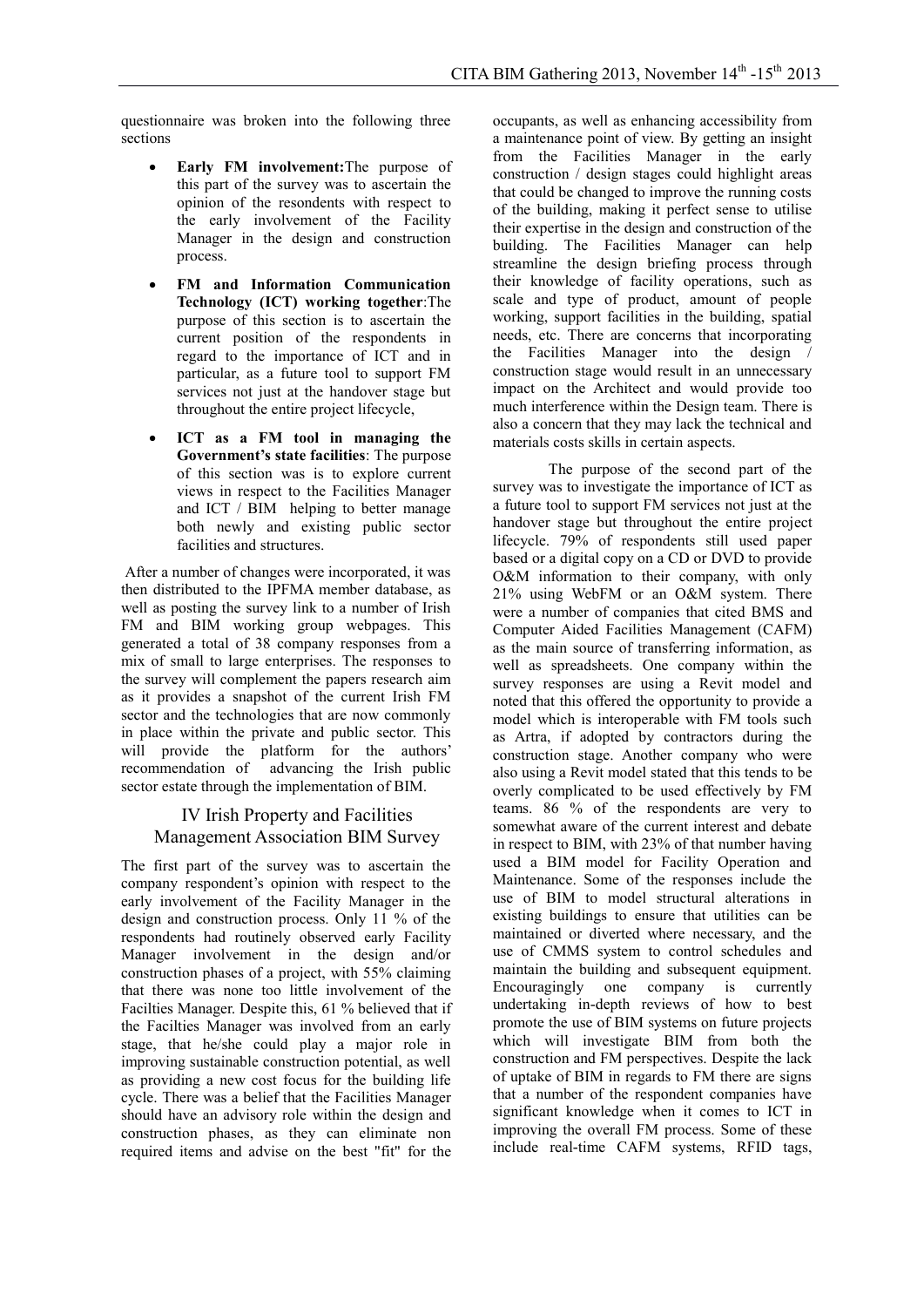augmented reality of utilities, Helpdesk systems, handheld technology keeping information and billing up to date and BIM for FM packages such as ARTRA, which allow construction models to be populated with as built information, as it becomes available during the installation stage of a project. ICT can be successfully deployed to address a number of inefficiencies that exists in the construction process before the Facilities Manager must try and rectify after handover of the building, these include the use of integrated BIM systems throughout design, construction and maintenance of the building. By using an integrated package from the start, one can only help to minimise deficiencies and aid cost reduction during the running of a building.

The final part of the survey aimed to explore current views in respect to the Facilities Manager and ICT / BIM in helping better manage both new and existing public sector facilities and structures. A total of 69% of the respondents claim that the Irish government should take a similar stance to the UK and mandate the use of BIM. A total of 22% of the respondents have experience working within the public works sector in regards to facilities or property management of existing government assets. Some of the inefficiencies within Irish public sector facilities identified in this section of the survey include decisions based on short term costs, and not life cycle, as well as a lack of coordination between designers, constructors and operators. Some of the respondents indicated that the Facilities Manager if introduced in a consultant role at the beginning of the project can help the Irish Government meet its carbon targets and high energy savings, by ensuring energy efficient systems are installed and are designed to maximise their efficiency through their understanding of how the building will be used. The Facilities Manager can not only provide information about the buildings and the service within, but also the occupiers actions and, to a great extent, they can influence these actions to be more sustainable.

The results from the survey show that there is little involvement of the Facilities Manager during the early stages of construction, despite a strong claim to the significant benefits that they would bring to the construction team. There was a belief that the Facilities Manager should have an advisory role within the design and construction phases, as they can help streamline the design briefing process through their knowledge of facility operations. This however, may cause further interference within the design team. There has been little move towards cutting edge technologies from the Irish FM sector in order to streamline maintenance and further enhance lifecycle management. Encouragingly there is significant knowledge demonstrated by some respondents when it comes to ICT in improving the

overall FM process which includes the use of an integrated BIM package to minimise deficiencies and aid cost reduction during the running of a building. There is a strong call for the implementation of BIM on public sector projects which can help Facility Managers reduce environmental impacts and operating costs.

#### V Conclusion

There is strong evidence to suggest through the literature review and survey findings in answering the authors research objectives, that following in the UK's footsteps and implementing BIM and a similar soft landings framework , could help create a more interactive and intelligent Government estate. The current suite of frameworks promoted by the Irish Government do not focus strongly enough on long term life cycle costs and fail to satisfactorily put standard FM procedures and best practice in place. The UK Government have shown the way through their ambitious BIM programme, which will focus on the end users by enhancing the public assets long into the future. The Irish FM sector though stagnating shows encouraging signs of companies who wish to grow through adopting ICT and BIM related technologies. These technologies along with earlier Facility Manager involvement, could help reshape future public assets, as well as the adoption of a similar GSL framework to ensure there is a golden thread between all stages of the life cycle. In order for this to become a reality, it is crucial there is strong leadership from the Irish Government as well as learning from the UK's successes and mistakes. This will offer a chance for the Irish construction and FM sector to become a driver internationally and export their skills to the international market.

#### **REFERENCES**

- [1] Kane C, Further decline in construction sector, *Irish Examiner,* 2010, available at http://www.irishexaminer.com/business/furtherdecline-in-construction-sector-233667.html accessed (24/6/2013)
- [2] Percival G, Forecaster raises GDP growth outlook to 1%, *Irish Examiner,* 2013, available at  $\leq$ http://www.irishexaminer.com/archives/2013/0 410/business/forecaster-raises-gdp-growthoutlook-to-1-227923.html>accessed (27/6/2013)
- [3] Departure of Public Expenditure and Reform (2012) *Minister Howlin announces an additional €2.25 billion domestic infrastructure stimulus to create much needed jobs*, available from < [http://per.gov.ie/2012/07/17/minister](http://per.gov.ie/2012/07/17/minister-howlin-announces-an-additional-e2-25-billion-domestic-infrastructure-stimulus-to-create-much-needed-jobs/)[howlin-announces-an-additional-e2-25-billion-](http://per.gov.ie/2012/07/17/minister-howlin-announces-an-additional-e2-25-billion-domestic-infrastructure-stimulus-to-create-much-needed-jobs/)